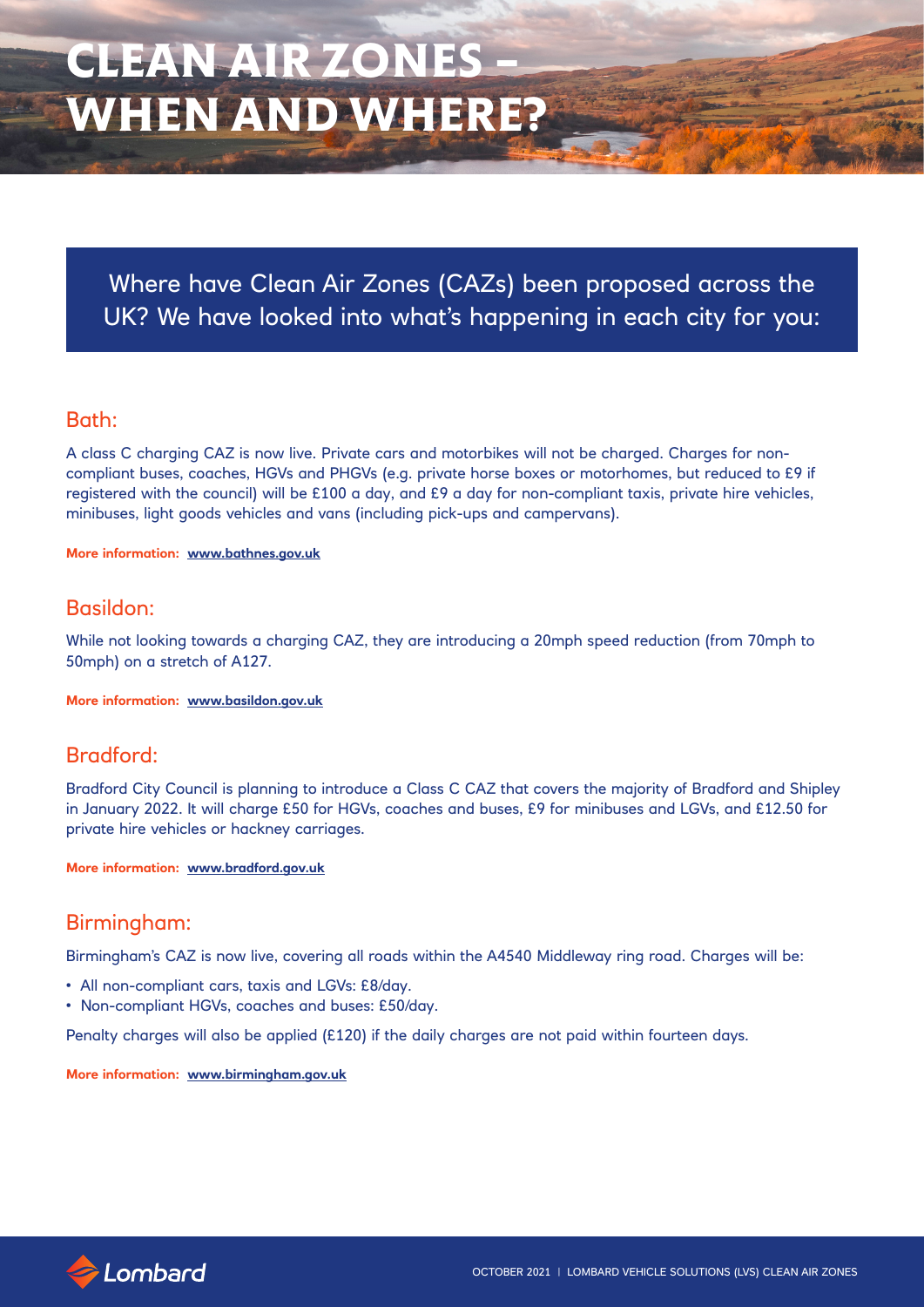## Bristol:

Bristol will be implementing a charging CAZ in summer 2022 across the center of its city, at all times. Charges are £9 for private cars, taxis and LGVs, £100 for HGVs, buses and coaches, with motorbikes free.

**More information: www.cleanairforbristol.org**

# Cambridge:

Cambridge has yet to commit to how they will be implementing their CAZ, they have looked into where and how it would be needed.

**More information: www.cambridge.gov.uk**

## Canterbury:

While no plans for CAZs have been made yet, Canterbury Council are looking into what they can do to lower emissions – and keep them low, including installing electric charge points to encourage electric vehicle usage.

**More information: www.canterbury.gov.uk**

# Cardiff:

Cardiff has ruled out a charging CAZ, they are looking into implementing various measures across the city to reduce emissions including road restructure and converting to electric buses.

**More information: www.cardiff.gov.uk**

# Coventry:

Rather than implementing a charging CAZ, Coventry has looked into measures they can take to reduce their emissions. This includes improving routes for pedestrians and cyclists, road changes, reducing the amount of cars on the road and HGV bans and electric buses.

**More information: www.coventry.gov.uk**

## Derby:

Focusing on road traffic measures, like road restructure and traffic management, Derby aims to reduce emissions without the need for a charging CAZ.

**More information: www.derby.gov.uk**

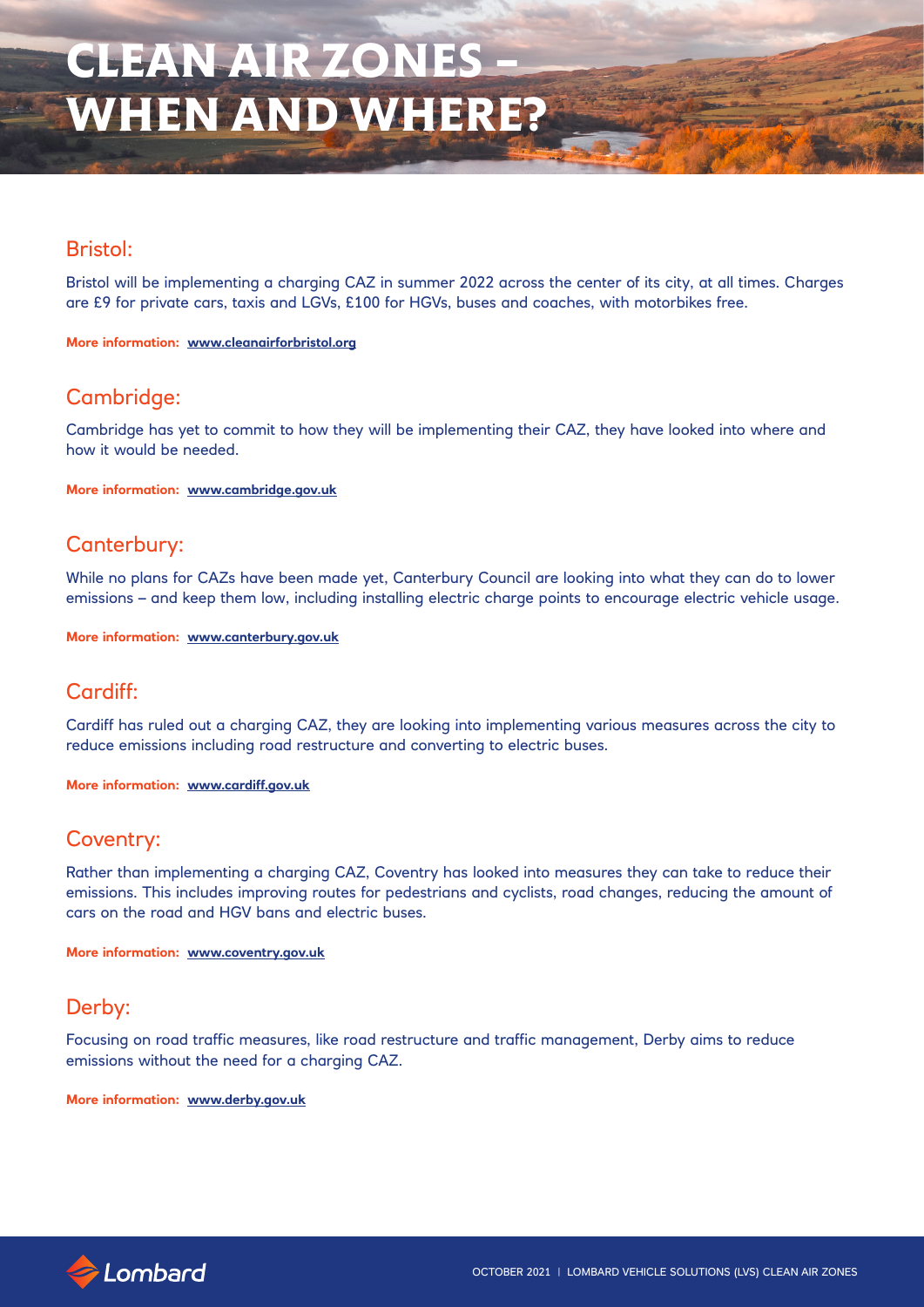## Exeter:

With no plans to introduce a CAZ, Exeter is looking at road traffic measures that it can implement to help reduce and keep its emissions down.

**More information: www.exeter.gov.uk**

## Glasgow:

A Low Emission Zone (LEZ) was introduced in the city centre in 2018 for local bus services, but it will eventually extend across all vehicles that will need to meet specified emission standards. Glasgow is now hoping to implement Phase 2 on 1 June 2023.

**More information: www.glasgow.gov.uk**

### Leicester:

With ambitions to substantially improve pollution levels, Leicester has decided to try to reduce emissions by 50% by 2025, double the number of people cycling and introduce a LEZ for the most polluting vehicles in the city centre (initially on buses and then across the board).

**More information: www.leicester.gov.uk**

## Leeds:

Leeds has proved that it will stay beneath the legal limit for air pollution, concluding that there is no need to introduce a CAZ to achieve legal compliance.

**More information: www.leeds.gov.uk**

## Liverpool:

Liverpool has plans around reducing traffic congestion, improving roads and walkways and turning buses and taxis into full electric or hybrid vehicles. There are also plans to install electric charging points around the city, as well as potential charging measures. Liverpool may also introduce a CAZ in the future.

**More information: www.liverpool.gov.uk**

## London:

Operating every day except Christmas Day, the Ultra-Low Emissions Zone (ULEV) in London has now expanded to cover all areas within the North and South Circular Roads - not including North Circular (A406) and South Circular (A205). If your vehicle does not meet the ULEZ standard, you will need to pay £12.50/day. This includes cars, motorbikes, vans and minibuses up to 5 tonnes and specialist vehicles below 3.5 tonnes. Lorries, vans and specialist vehicles over 3.5 tonnes or buses, minibuses and coaches over 5 tonnes do not need to pay the charge. However, they may need to pay the Lower Emissions Zone (LEZ) charge if they don't meet the LEZ emissions standard.

#### **More information: www.tfl.gov.uk**

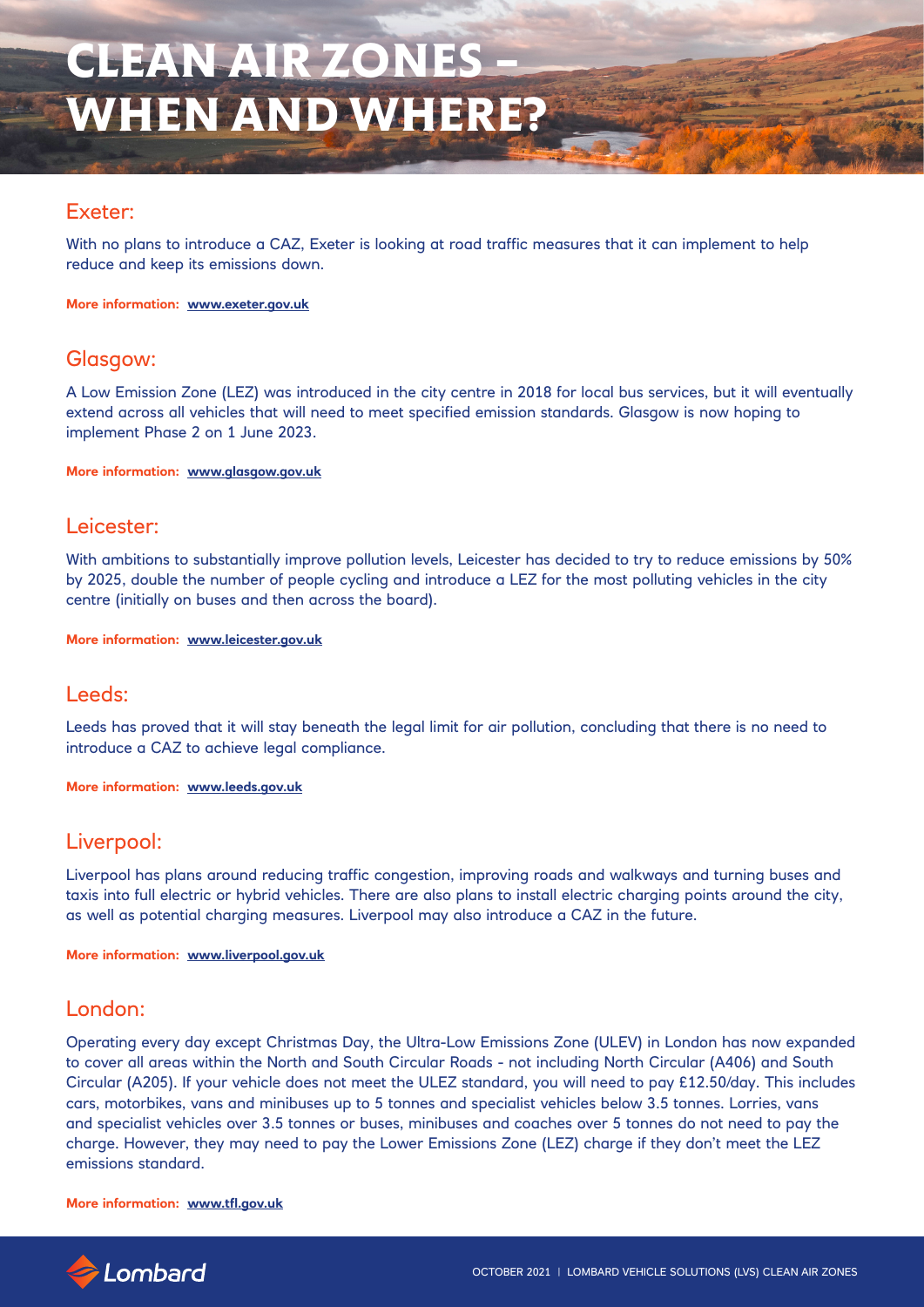## Manchester:

A proposed charging CAZ aims to be in force by spring 2022, covering all local roads in Greater Manchester, but not motorways or some main trunk roads. Charges would be for non-compliant HGVs (£60/day) and taxis or private hire vehicles (£7.50/day), with lights good vehicles like vans and minibuses (£10/day) to join the list in 2023. An additional penalty of £120 would be added in the daily charges if fees are not paid.

**More information: www.cleanairgm.com**

## Newcastle and Gateshead:

Proposed charging CAZ and LEZ. While charges are still being worked out, the latest proposals are to reduce the size of the charging CAZ and propose a delay on applying it to private cars. New charges have not been revealed. The proposed introduction of the CAZ would be in 2022. Suggested plans include changing road structures, improving bus routes and cycle networks, and providing charging points, among other initiatives.

**More information: www.newcastle.gov.uk**

## Nottingham:

Although not implementing a CAZ, Nottingham have a Clean Air Ways Project, in which they are replacing their buses for electric ones, building an electric vehicle charging depot, expanding their cycling network around the city and implementing a Park and Ride.

**More information: www.nottinghamcity.gov.uk**

# Oxford:

Rather than a CAZ, Oxford are proposing two Zero Emission Zones (ZEZs) - one in the centre of the city (red zone), and another encompassing a wider area (green zone). The Council are currently focusing on the red zone, with plans to phase in charging across a few years. While actual dates are currently undecided due to Covid-19 pushing the timeline back, charges could be up to £20/day for vehicles. There is talk of implementing charging in the green zone also, with proposed plans to eventually not allow any non-zero emissions vehicles into the green zone.

**More information: www.oxford.gov.uk**

## Portsmouth:

Going live on 29 November 2021, Portsmouth is instigating a charging CAZ across south-west Portsmouth for non-compliant vehicles. Non-compliant includes HGVs (£50/day), buses and coaches (£50/day), taxis and private hire vehicles (£10/day) that do not meet Euro 6 diesel emissions standards or Euro 4 petrol emission standards.

**More information: www.cleanerairportsmouth.co.uk**

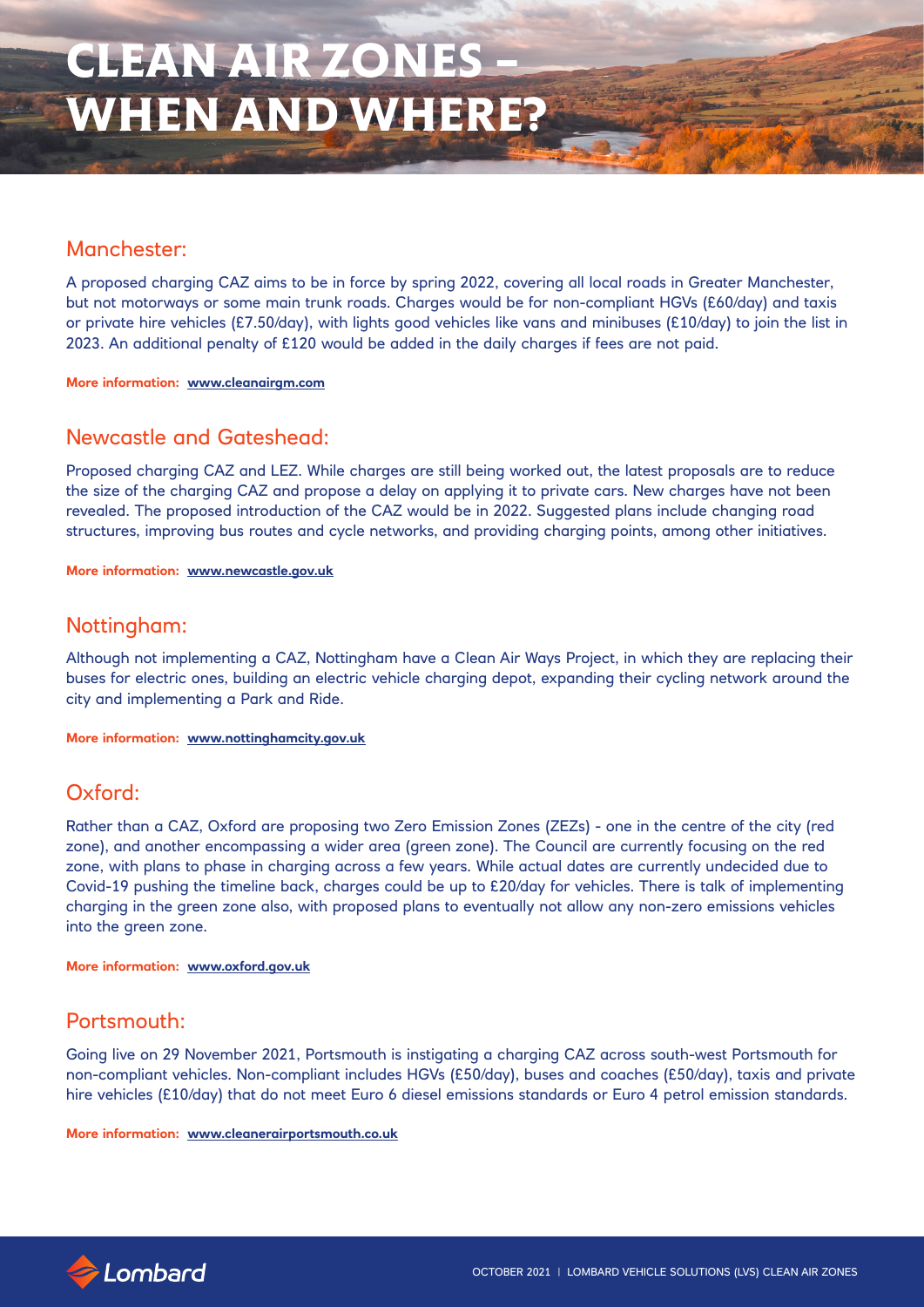# Sheffield:

There is a proposed CAZ on the inside ring road and city centre, including Park Square and the A61/Parkway junction. The proposal will bring in a £10/day charge for polluting LGVs and Taxis, and a £50/day charge for HGVs, coaches and buses, with plans to introduce this scheme soon.

**More information: www.sheffield.gov.uk**

## Southampton:

While not looking to introduce charging, various other measures will be put in place. From changing traffic and road structures, encouraging electric vehicle uptake to cycling strategies, and even working with their port to lower boat emissions.

**More information: www.southampton.gov.uk**

## Sefton:

Sefton Council commissioned an independent report into the impact of a potential CAZ which concluded a charging CAZ is needed. Plans are ongoing but buses, lorries and taxis will potentially be targeted. Exact charges to be confirmed. Private vehicles set to be exempt.

**More information: www.sefton.gov.uk**

## St Albans:

Working on developing a comprehensive plan to improve traffic flow, encourage walking or cycling, install more charging infrastructure, promote anti-idling and encourage lower-emission travel.

**More information: www.stalbans.gov.uk**

## Warrington:

With more of a focus on the Council's Air Quality Action Plan (AQAP), actions will be towards reducing private vehicle usage. They want to focus on changing local attitudes, as a lot of the public are dependent on car travel.

**More information: www.warrington.gov.uk**

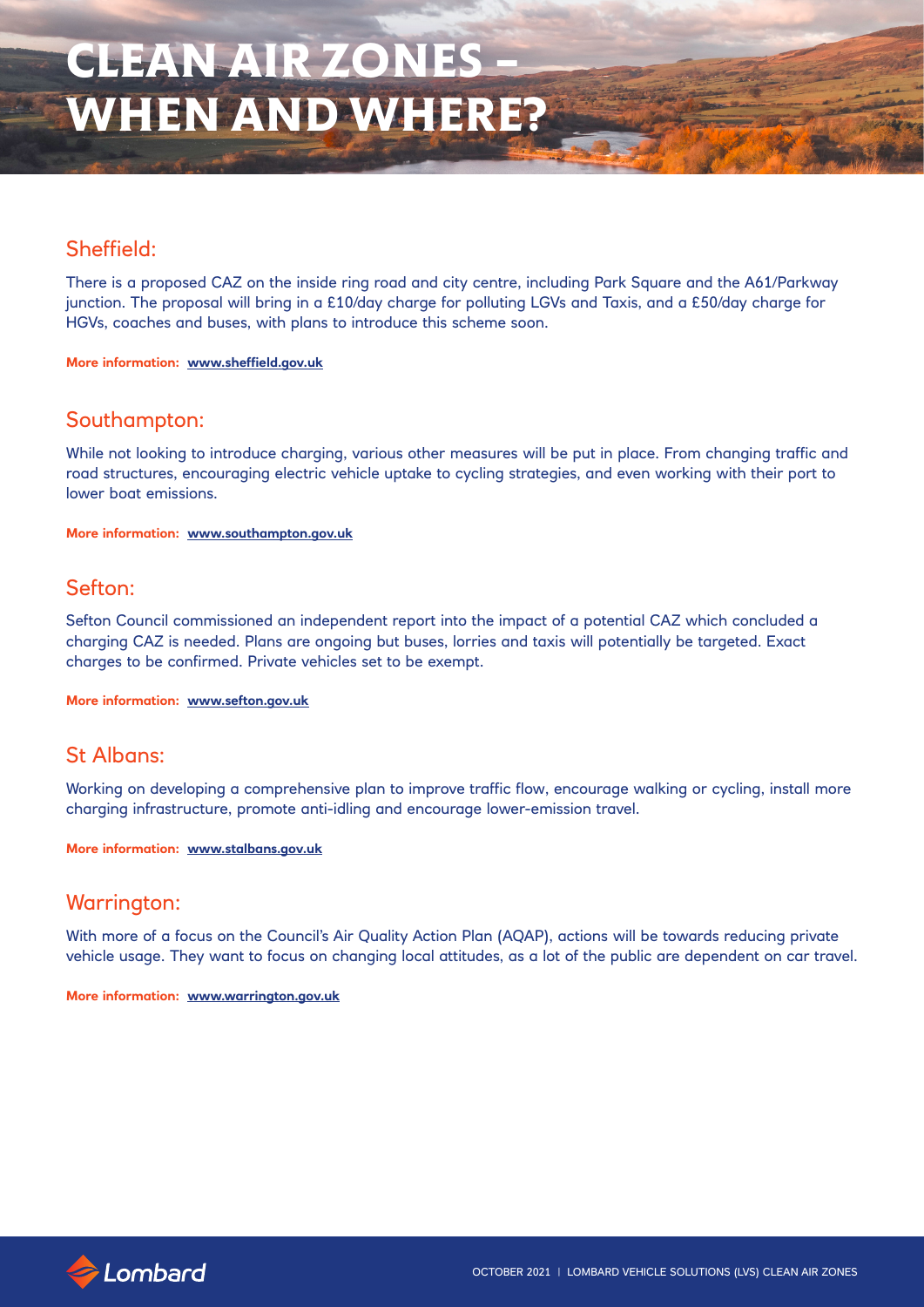# Wokingham:

While thinking about what they can do to reduce emissions, Wokingham have focused on individual actions and attitudes, as well as measuring emissions in different places around the county.

**More information: www.publicprotectionpartnership.org.uk**

### York:

Already working on a low emissions strategy with fully electric buses, a CAZ for buses and a pay-as-you-go fast charge public electric vehicle network, York intends to continue its work and keep reducing emissions. During Coivd-19, cycling and walking has been prioritised, while other initiatives are in the pipeline.

**More information: www.jorair.co.uk**